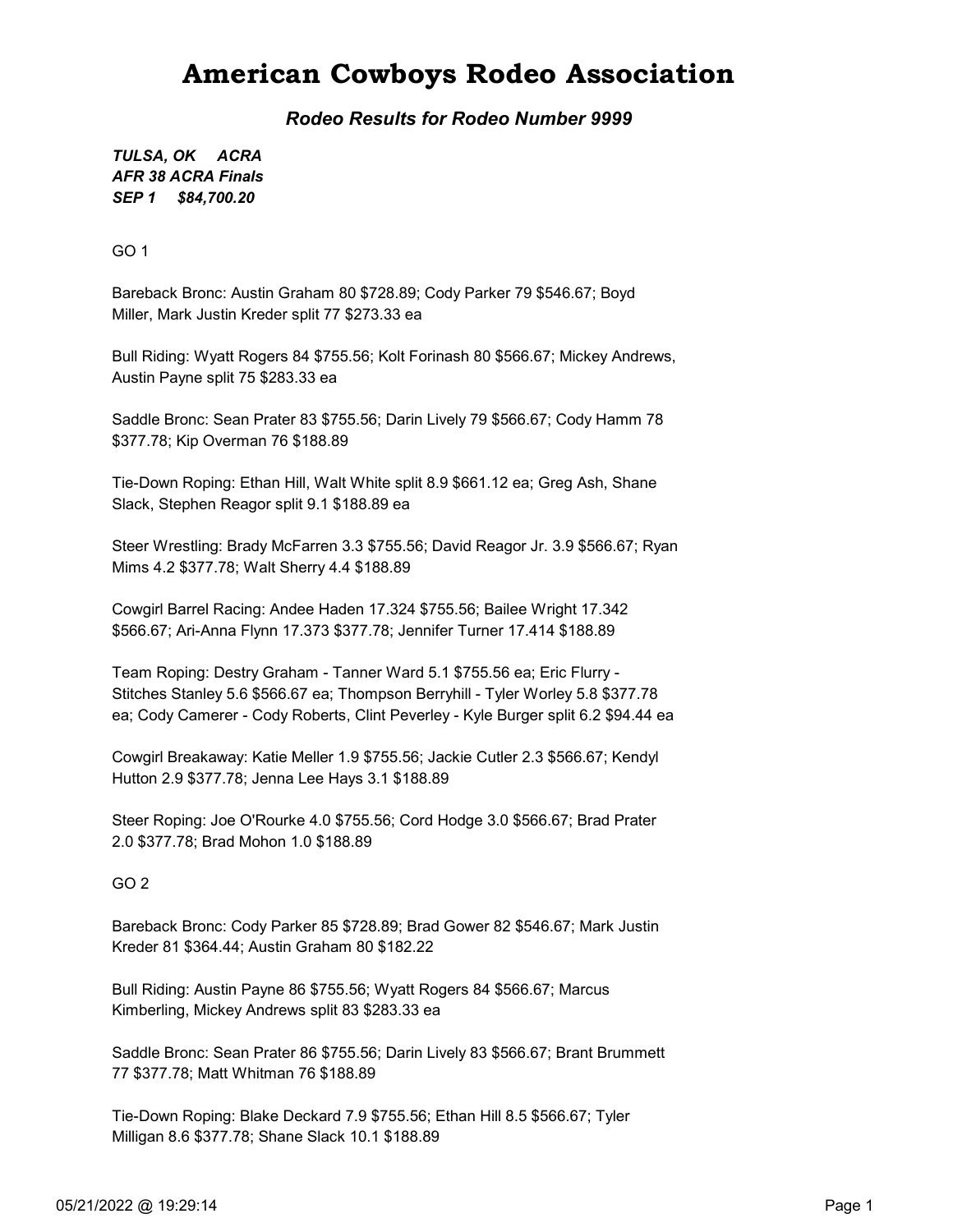## American Cowboys Rodeo Association

#### Rodeo Results for Rodeo Number 9999

Steer Wrestling: Mason Carter 4.0 \$755.56; Ronnie Fields 4.2 \$566.67; Jason Stewart 5.0 \$377.78; Chance Howard 5.1 \$188.89

Cowgirl Barrel Racing: Bailee Wright 16.788 \$755.56; Natalie Overholt 16.961 \$566.67; Ari-Anna Flynn 16.987 \$377.78; Bailee Snow 17.028 \$188.89

Team Roping: Gable Hildebrand - Hazen BearPaw Herrera 4.7 \$755.56 ea; Zac Small - Nicky Simmons 4.9 \$566.67 ea; Thompson Berryhill - Tyler Worley, Tyler Milligan - Sawyer Barham split 5.2 \$283.33 ea

Cowgirl Breakaway: Cali Griffin 2.1 \$755.56; Lindsey Hughes 2.3 \$566.67; Randi Stanley, Jenna Lee Hays split 2.6 \$283.33 ea

Steer Roping: Ralph Williams 4.0 \$755.56; Brad Prather 3.0 \$566.67; Brad Mohon 2.0 \$377.78; Marty Poppino 1.0 \$188.89

GO 3

Bareback Bronc: Austin Graham, Mark Justin Kreder split 85 \$637.78 ea; Rusty Stewart, Cody Parker split 82 \$273.33 ea

Bull Riding: Kenny Hickman, Wyatt Rogers split 86 \$661.11 ea; Garrett Tribble 84 \$377.78; Brandon Dummit 83 \$188.89

Saddle Bronc: Sean Prater, Kip Overman split 84 \$661.11 ea; Darin Lively 83 \$377.78; Matt Whitman, Shane Hand split 81 \$94.44 ea

Tie-Down Roping: Tyler Milligan 7.8 \$755.56; Shane Slack 8.0 \$566.67; Justin Smith 9.3 \$377.78; Stephen Reagor 9.5 \$188.89

Steer Wrestling: Levi Rudd, Jeffrey K. Miller split 4.2 \$661.11 ea; Brady McFarren 4.3 \$377.78; David Reagor Jr. 4.6 \$188.89

Cowgirl Barrel Racing: Ari-Anna Flynn 16.698 \$755.56; Bailee Wright 16.781 \$566.67; Andee Haden 16.804 \$377.78; Susan Smith 16.878 \$188.89

Team Roping: Eric Flurry - Stitches Stanley 4.3 \$755.56 ea; Scott Buffer - Tyler Hutchins, Jesse Stipes - Casey Stipes split 4.6 \$472.22 ea; Terry Crow - Chad Evans 6.0 \$188.89 ea

Cowgirl Breakaway: Katie Meller 2.2 \$755.56; Paige Pursel 2.4 \$566.67; Randi Stanley 2.7 \$377.78; Lindsey Hughes 3.1 \$188.89

Steer Roping: Ralph Williams 4.0 \$755.56; Gannon Quimby 3.0 \$566.67; Marty Poppino 2.0 \$377.78; Mike Chase 1.0 \$188.89

AVERAGE: